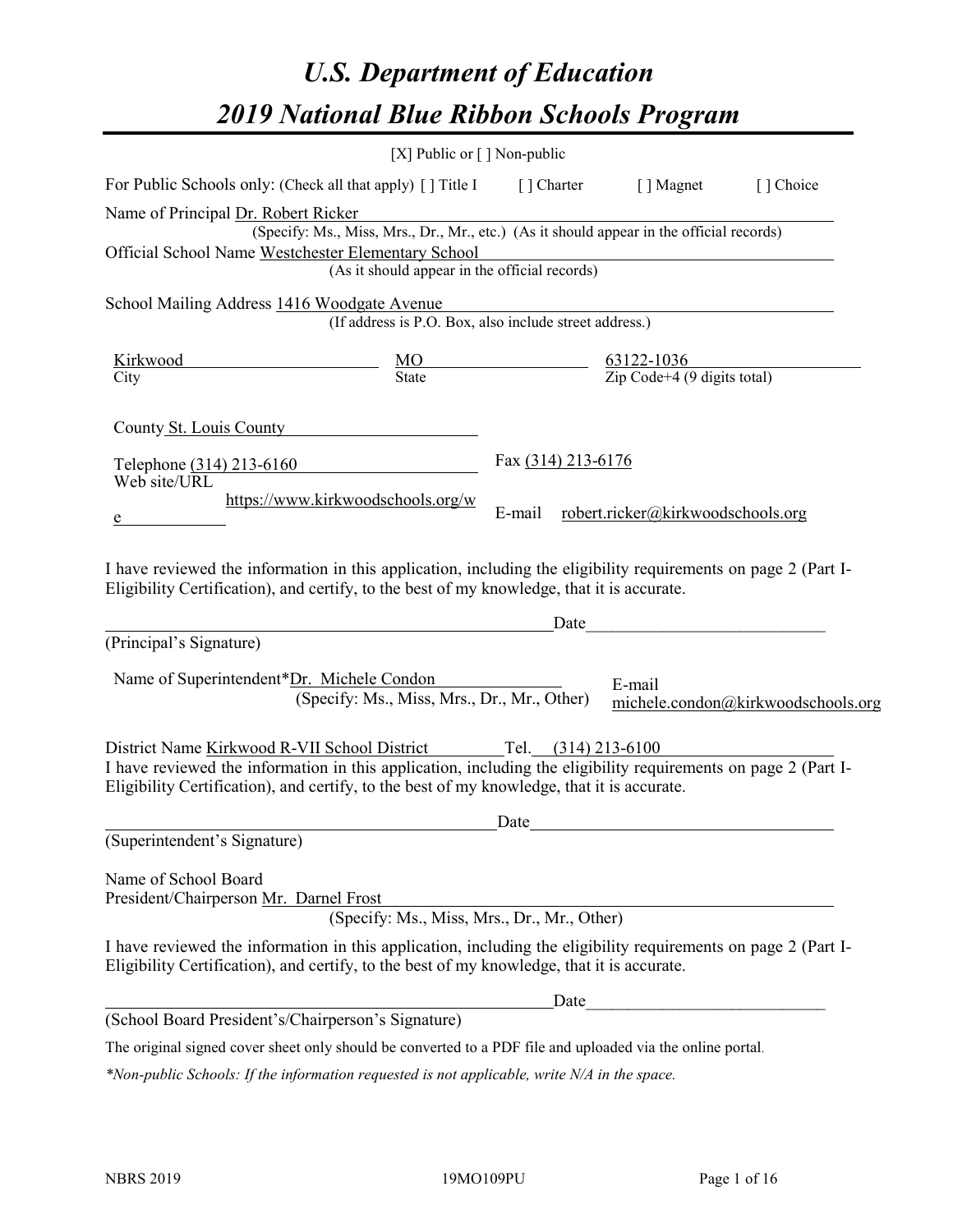The signatures on the first page of this application (cover page) certify that each of the statements below, concerning the school's eligibility and compliance with U.S. Department of Education and National Blue Ribbon Schools requirements, are true and correct.

1. All nominated public schools must meet the state's performance targets in reading (or English language arts) and mathematics and other academic indicators (i.e., attendance rate and graduation rate), for the all students group, including having participation rates of at least 95 percent using the most recent accountability results available for nomination.

2. To meet final eligibility, all nominated public schools must be certified by states prior to September 2019 in order to meet all eligibility requirements. Any status appeals must be resolved at least two weeks before the awards ceremony for the school to receive the award.

3. The school configuration includes one or more of grades K-12. Schools on the same campus with one principal, even a K-12 school, must apply as an entire school.

4. The school has been in existence for five full years, that is, from at least September 2013 and each tested grade must have been part of the school for the past three years.

5. The nominated school has not received the National Blue Ribbon Schools award in the past five years: 2014, 2015, 2016, 2017, or 2018.

6. The nominated school has no history of testing irregularities, nor have charges of irregularities been brought against the school at the time of nomination. If irregularities are later discovered and proven by the state, the U.S. Department of Education reserves the right to disqualify a school's application and/or rescind a school's award.

7. The nominated school has not been identified by the state as "persistently dangerous" within the last two years.

8. The nominated school or district is not refusing Office of Civil Rights (OCR) access to information necessary to investigate a civil rights complaint or to conduct a district-wide compliance review.

9. The OCR has not issued a violation letter of findings to the school district concluding that the nominated school or the district as a whole has violated one or more of the civil rights statutes. A violation letter of findings will not be considered outstanding if OCR has accepted a corrective action plan from the district to remedy the violation.

10. The U.S. Department of Justice does not have a pending suit alleging that the nominated school or the school district, as a whole, has violated one or more of the civil rights statutes or the Constitution's equal protection clause.

11. There are no findings of violations of the Individuals with Disabilities Education Act in a U.S. Department of Education monitoring report that apply to the school or school district in question; or if there are such findings, the state or district has corrected, or agreed to correct, the findings.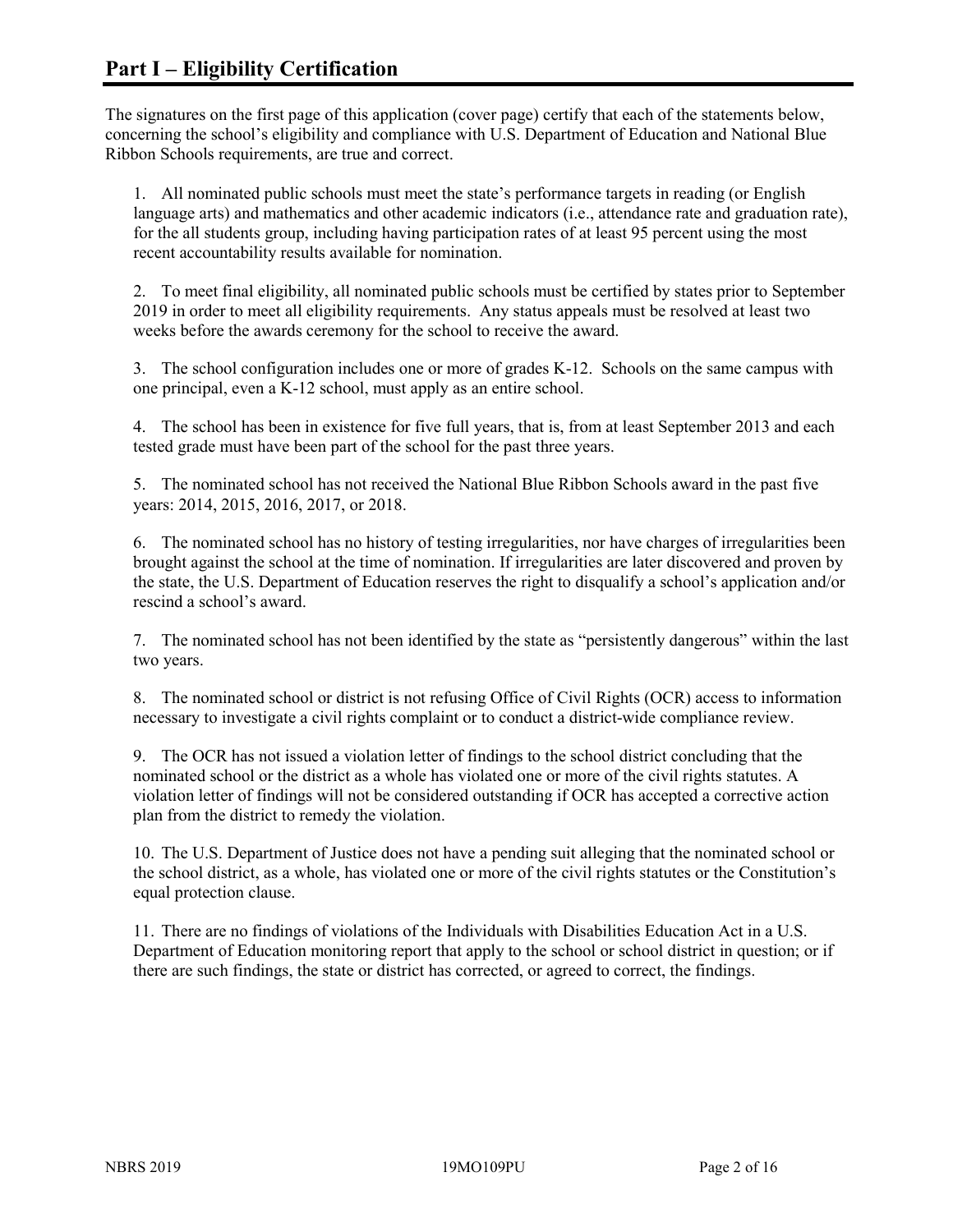#### **Data should be provided for the most recent school year (2018-2019) unless otherwise stated.**

#### **DISTRICT**

1. Number of schools in the district  $\frac{5}{2}$  Elementary schools (includes K-8) (per district designation): 2 Middle/Junior high schools 1 High schools 0 K-12 schools

8 TOTAL

**SCHOOL** (To be completed by all schools)

2. Category that best describes the area where the school is located:

[ ] Urban or large central city [X] Suburban [] Rural or small city/town

3. Number of students as of October 1, 2018 enrolled at each grade level or its equivalent in applying school:

| Grade                           | # of         | # of Females | <b>Grade Total</b> |
|---------------------------------|--------------|--------------|--------------------|
|                                 | <b>Males</b> |              |                    |
| <b>PreK</b>                     | 0            | $\theta$     | 0                  |
| $\mathbf K$                     | 35           | 44           | 79                 |
| 1                               | 48           | 40           | 88                 |
| 2                               | 48           | 34           | 82                 |
| 3                               | 52           | 45           | 97                 |
| $\overline{\mathbf{4}}$         | 51           | 51           | 102                |
| 5                               | 26           | 38           | 64                 |
| 6                               | 0            | $\theta$     | 0                  |
| 7                               | 0            | $\theta$     | 0                  |
| 8                               | 0            | $\theta$     | 0                  |
| 9                               | 0            | $\theta$     | 0                  |
| 10                              | 0            | $\theta$     | 0                  |
| 11                              | $\theta$     | 0            | 0                  |
| 12 or higher                    | 0            | 0            | 0                  |
| <b>Total</b><br><b>Students</b> | 260          | 252          | 512                |

\*Schools that house PreK programs should count preschool students **only** if the school administration is responsible for the program.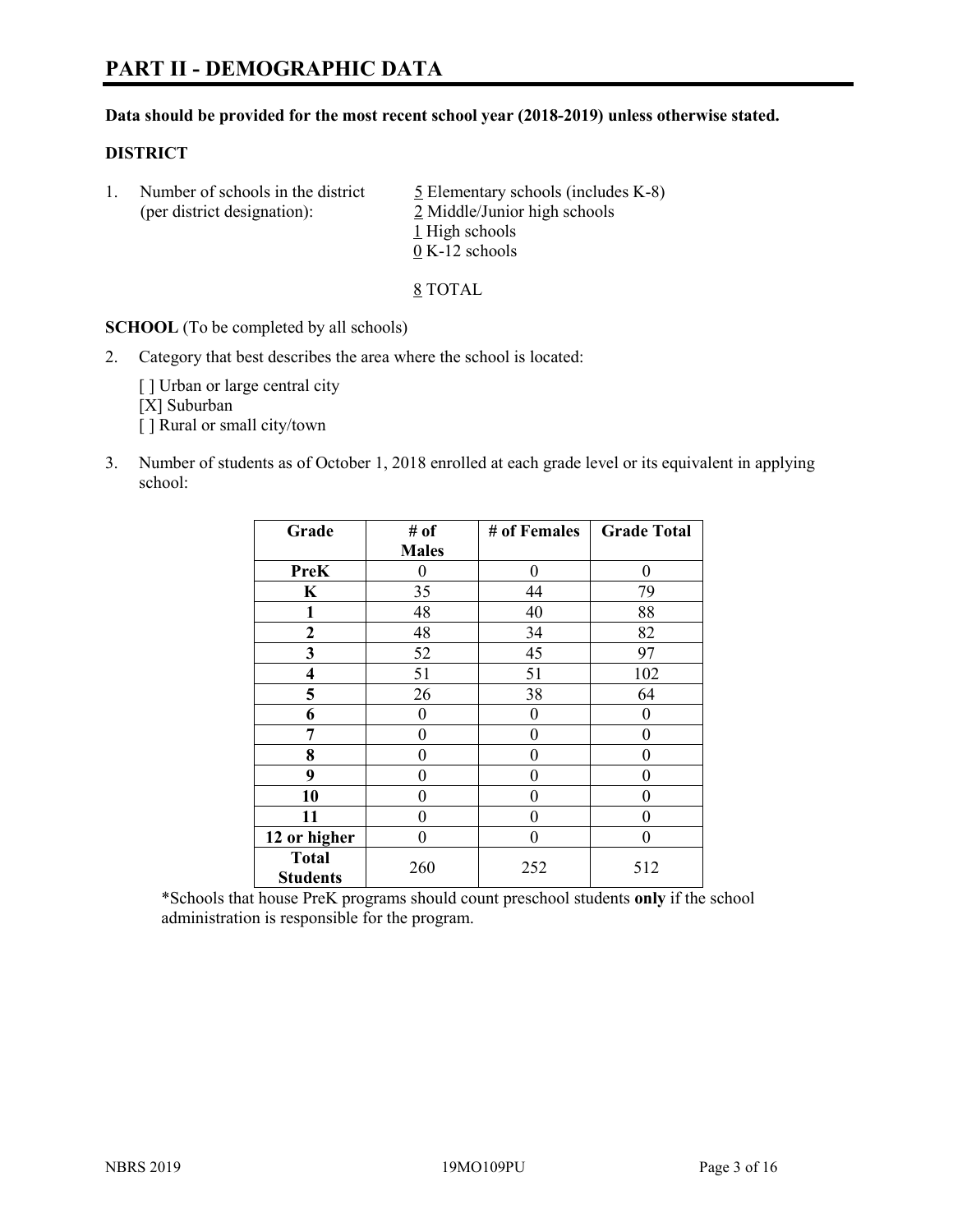4. Racial/ethnic composition of  $0\%$  American Indian or Alaska Native the school (if unknown, estimate): 2 % Asian

 % Black or African American % Hispanic or Latino % Native Hawaiian or Other Pacific Islander 82 % White % Two or more races **100 % Total**

(Only these seven standard categories should be used to report the racial/ethnic composition of your school. The Final Guidance on Maintaining, Collecting, and Reporting Racial and Ethnic Data to the U.S. Department of Education published in the October 19, 2007 *Federal Register* provides definitions for each of the seven categories.)

5. Student turnover, or mobility rate, during the 2017 – 2018 school year: 6%

If the mobility rate is above 15%, please explain.

This rate should be calculated using the grid below. The answer to (6) is the mobility rate.

| <b>Steps For Determining Mobility Rate</b>    | Answer |
|-----------------------------------------------|--------|
| (1) Number of students who transferred to     |        |
| the school after October 1, 2017 until the    | 19     |
| end of the 2017-2018 school year              |        |
| (2) Number of students who transferred        |        |
| from the school after October 1, 2017 until   | 14     |
| the end of the 2017-2018 school year          |        |
| (3) Total of all transferred students [sum of |        |
| rows $(1)$ and $(2)$ ]                        | 33     |
| (4) Total number of students in the school as |        |
| of October 1, 2017                            | 512    |
| (5) Total transferred students in row (3)     |        |
| divided by total students in row (4)          | 0.06   |
| $(6)$ Amount in row $(5)$ multiplied by 100   |        |

6. English Language Learners (ELL) in the school:  $2\%$ 

8 Total number ELL

Specify each non-English language represented in the school (separate languages by commas): **Spanish** 

7. Students eligible for free/reduced-priced meals:  $8\%$ Total number students who qualify: 39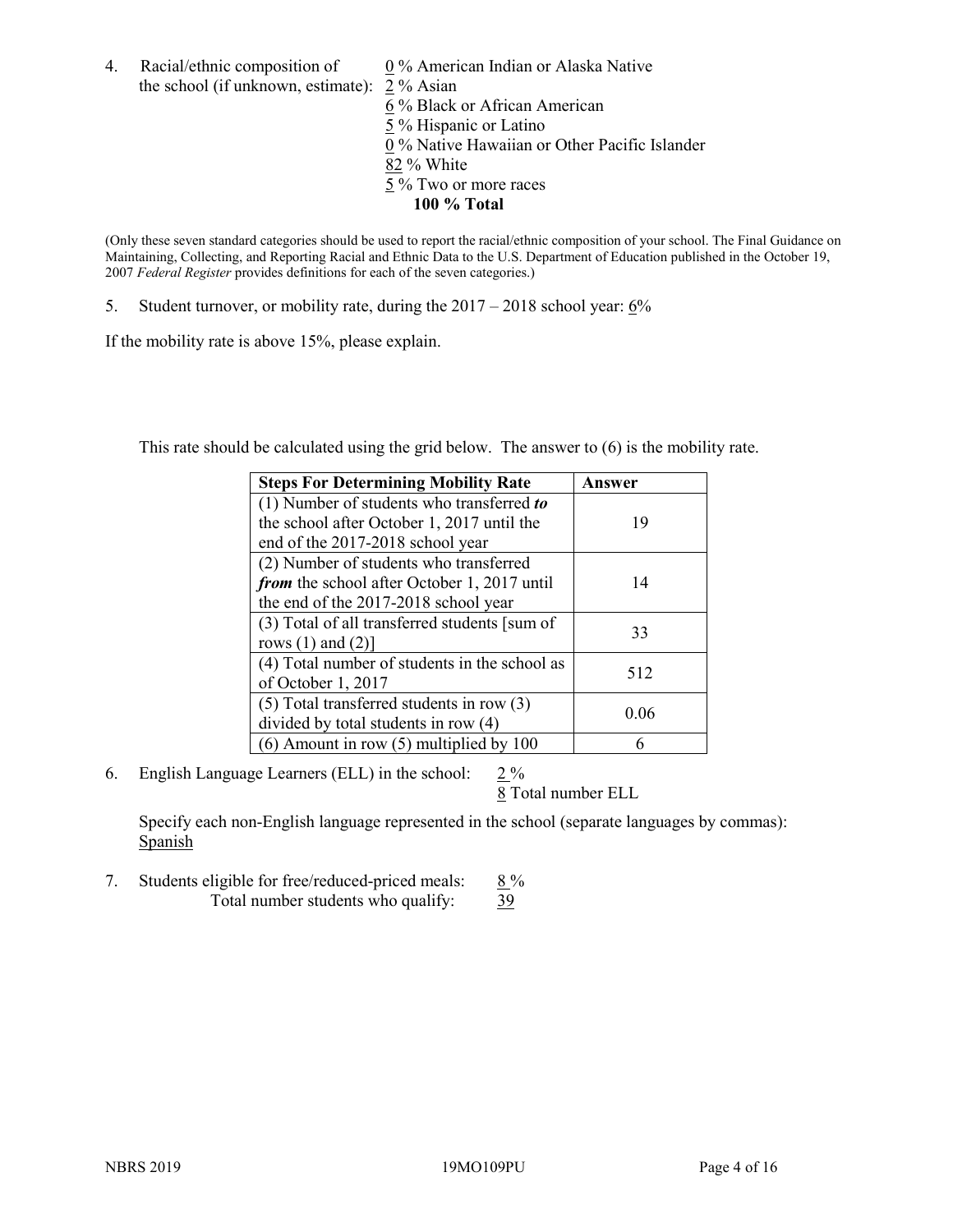81 Total number of students served

Indicate below the number of students with disabilities according to conditions designated in the Individuals with Disabilities Education Act. Do not add additional conditions. It is possible that students may be classified in more than one condition.

| 16 Autism                 | 1 Multiple Disabilities                 |
|---------------------------|-----------------------------------------|
| 0 Deafness                | 0 Orthopedic Impairment                 |
| 0 Deaf-Blindness          | 8 Other Health Impaired                 |
| 2 Developmental Delay     | 12 Specific Learning Disability         |
| 3 Emotional Disturbance   | 37 Speech or Language Impairment        |
| 1 Hearing Impairment      | 0 Traumatic Brain Injury                |
| 1 Intellectual Disability | 0 Visual Impairment Including Blindness |

- 9. Number of years the principal has been in her/his position at this school:  $\frac{3}{5}$
- 10. Use Full-Time Equivalents (FTEs), rounded to nearest whole numeral, to indicate the number of school staff in each of the categories below:

|                                                                                                                                                                                                                              | <b>Number of Staff</b>      |
|------------------------------------------------------------------------------------------------------------------------------------------------------------------------------------------------------------------------------|-----------------------------|
| Administrators                                                                                                                                                                                                               | $\mathcal{D}_{\mathcal{L}}$ |
| Classroom teachers including those<br>teaching high school specialty<br>subjects, e.g., third grade teacher,<br>history teacher, algebra teacher.                                                                            | 23                          |
| Resource teachers/specialists/coaches<br>e.g., reading specialist, science coach,<br>special education teacher, technology<br>specialist, art teacher, etc.                                                                  | 11                          |
| Paraprofessionals under the<br>supervision of a professional<br>supporting single, group, or classroom<br>students.                                                                                                          | 16                          |
| Student support personnel<br>e.g., school counselors, behavior<br>interventionists, mental/physical<br>health service providers,<br>psychologists, family engagement<br>liaisons, career/college attainment<br>coaches, etc. | 5                           |

11. Average student-classroom teacher ratio, that is, the number of students in the school divided by the FTE of classroom teachers, e.g.,  $22:1$  22:1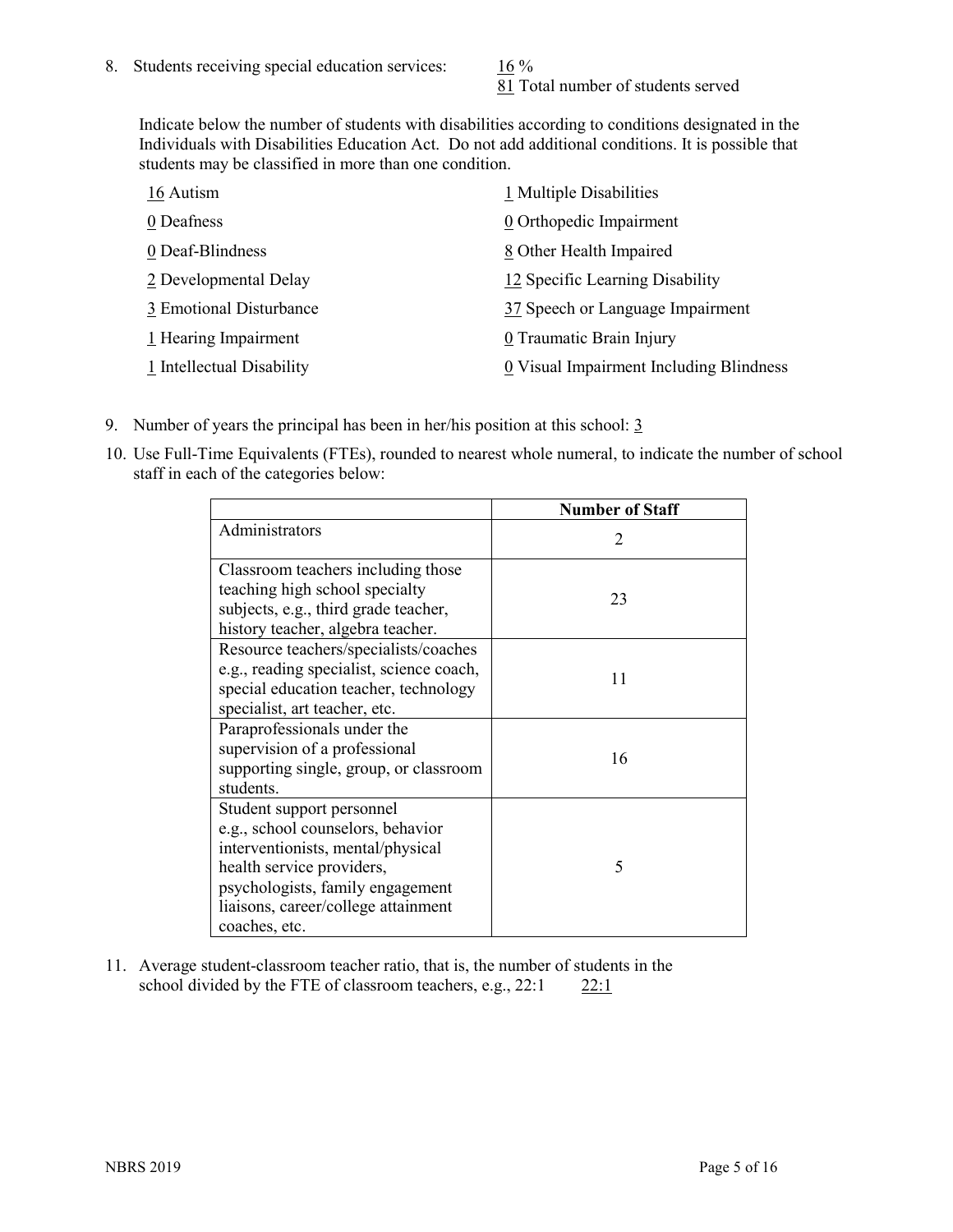12. Show daily student attendance rates. Only high schools need to supply yearly graduation rates.

| <b>Required Information</b> | $2017 - 2018$ | 2016-2017 | 2015-2016 | 2014-2015 | 2013-2014 |
|-----------------------------|---------------|-----------|-----------|-----------|-----------|
| Daily student attendance    | 96%           | 96%       | 97%       | 96%       | $96\%$    |
| High school graduation rate | $0\%$         | $0\%$     | $0\%$     | $9\%$     | $0\%$     |

#### 13. **For high schools only, that is, schools ending in grade 12 or higher.**

Show percentages to indicate the post-secondary status of students who graduated in Spring 2018.

| <b>Post-Secondary Status</b>                  |       |
|-----------------------------------------------|-------|
| Graduating class size                         |       |
| Enrolled in a 4-year college or university    | $0\%$ |
| Enrolled in a community college               | 0%    |
| Enrolled in career/technical training program | $0\%$ |
| Found employment                              | 0%    |
| Joined the military or other public service   | 0%    |
| Other                                         | $0\%$ |

14. Indicate whether your school has previously received a National Blue Ribbon Schools award. Yes X No

If yes, select the year in which your school received the award. 2007

15. In a couple of sentences, provide the school's mission or vision statement.

Westchester Elementary is a diverse learning community where stakeholders collaborate to become creative problem solvers who make responsible choices and persevere in a complex and dynamic world.

16. **For public schools only**, if the school is a magnet, charter, or choice school, explain how students are chosen to attend.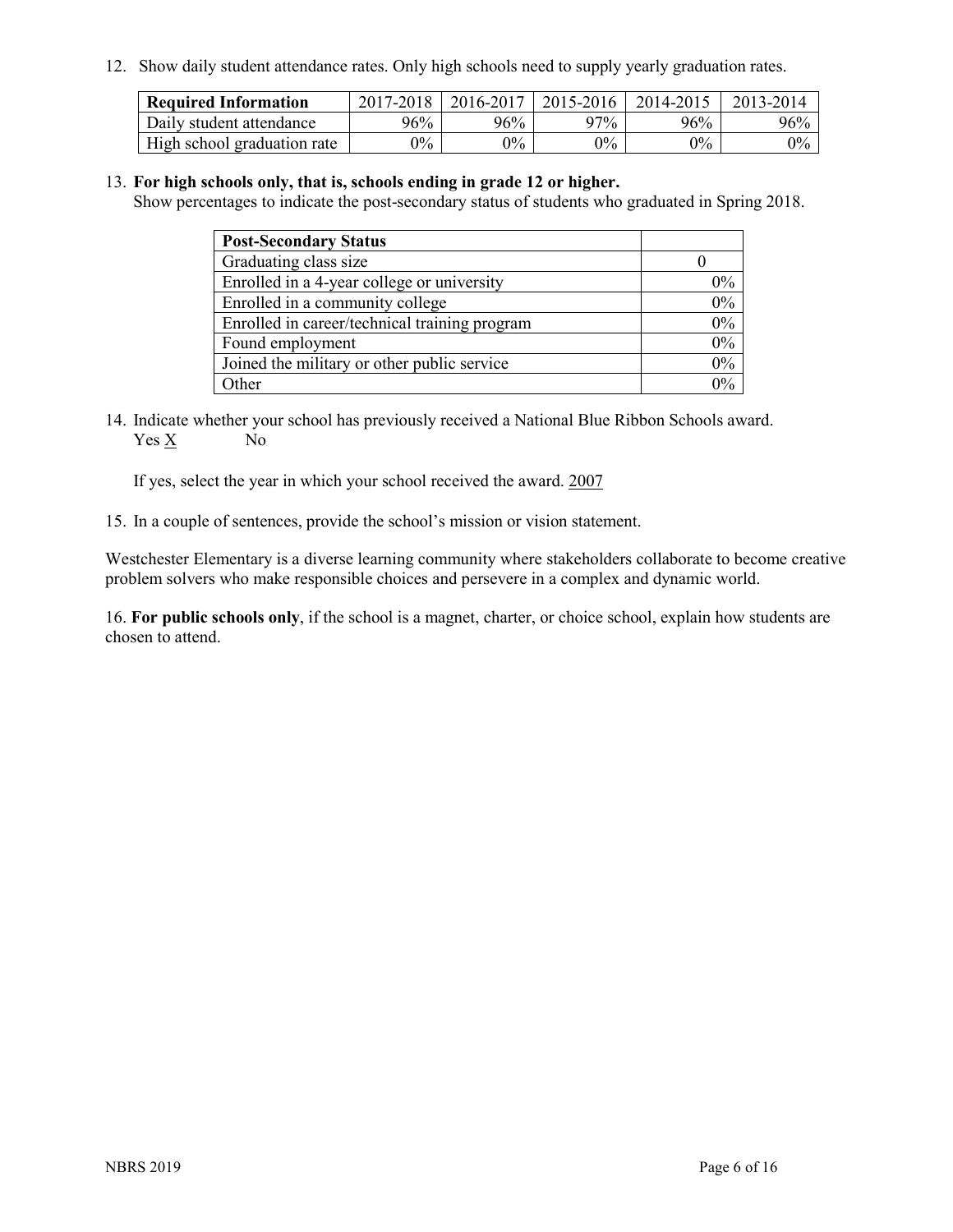# **PART III – SUMMARY**

As proud former recipients of the Blue Ribbon Schools Award, Westchester Elementary has a legacy of high standards of excellence for our staff, students, and community. Families enroll at Westchester from around the country in large part due to our Blue Ribbon status and exemplary reputation. We have leveraged our distinction and cultivated a culture of family. Like any family, we recognize that every person that walks through our doors is unique and valued. This philosophy greets our children before they even enter kindergarten. We prioritize getting to know each of our youngest learners during the first two weeks of school before placing them permanently. This investment of care and recognition of the individual follows our students throughout their time at Westchester.

Westchester embraces the connections that make our building feel like home. The moment our children arrive in the morning, adults welcome them individually. Children may stop to get a kiss from Millie, our three-legged therapy dog on their way to their classrooms. Several students may search for the queen by the indoor beehive and check in with our school secretary who is also our resident beekeeper. When they arrive at their classrooms, teachers meet them at the door with a personal greeting. The staff at Westchester is committed to forging individual connections with each student.

Westchester's family philosophy transcends traditional ideas about school and learning. The learning experiences at our school are not limited to the four walls of our classrooms. When walking through the grounds of Westchester, visitors may notice children completing their daily responsibilities of feeding our chickens, composting in the cafeteria, and weeding in their grade level vegetable gardens. Entering the Westchester Woods, there may be fourth graders repelling from trees to learn about seed dispersal, first graders taking a stroll through an interactive story walk, third graders participating in a drum circle, second graders performing a reading production in the amphitheater, and middle and high schoolers reading with their kindergarten buddies at picnic tables. At Westchester we believe that learning experiences should engage every learner when we intentionally diversify our pedagogy.

In our building, rich learning experiences happen all over. Inside the gym, children might be participating in a before-school yoga session led by staff members to start the day off right. Reporters for our school newspaper could be jotting notes and taking pictures with their iPads for the latest Wildcat Weekly. Further down the hall, children may be enthusiastically completing a Rigamajig challenge or another STEM activity. In another classroom, a group of fifth graders could be interviewing a teacher about their social media use for their podcast. Children may be lining the atrium to sketch the turtles in science journals. Young Mathematicians are often sitting on wobble stools engaging in discourse about the most efficient strategy to use to subtract two numbers. We value the autonomy of our talented teaching staff to develop unique opportunities for students. Our philosophy is that kids learn best when they are autonomous as well.

Like any family, our Westchester family encounters challenges and conflicts. Students may be working on a restorative think sheet to repair hurt feelings. A class could be passing a talking stick during a Circle to solve a class conflict. A chime may sound to begin a mindfulness lesson. Universally, students participate in mindfulness activities; Olweus anti-bullying curriculum, Second Steps, Digital Citizenship, and Positive Behavioral Intervention and Supports (PBIS). When problems arise, we are dedicated to utilizing Restorative Practice in lieu of punitive measures.

Celebrations and traditions are important to Westchester. Our Westchester family photo album in our yearbook is filled with lifelong memories. One page depicts the Art Show which showcases art from every student. Another page recognizes the diverse families and cultures during our Cultures of WE event. Families share their traditions, food, music, and art with our community. Some pages highlight grade level celebrations and traditions like the fourth-grade Wax Museum, Kindergarten Veterans Day performance, and all-school Lego Expo. Our longest standing tradition is the Third-Grade Circus, a multi-disciplinary performance that features students' unique talents and abilities. The final pages of our album will show our special way of celebrating milestones. Students line the halls ready to "clap out" their fellow Wildcats. The honorees walk through the halls being cheered on by their entire Westchester family. The final clap out of each year is for our fifth-grade students graduating and completing their elementary career at Westchester.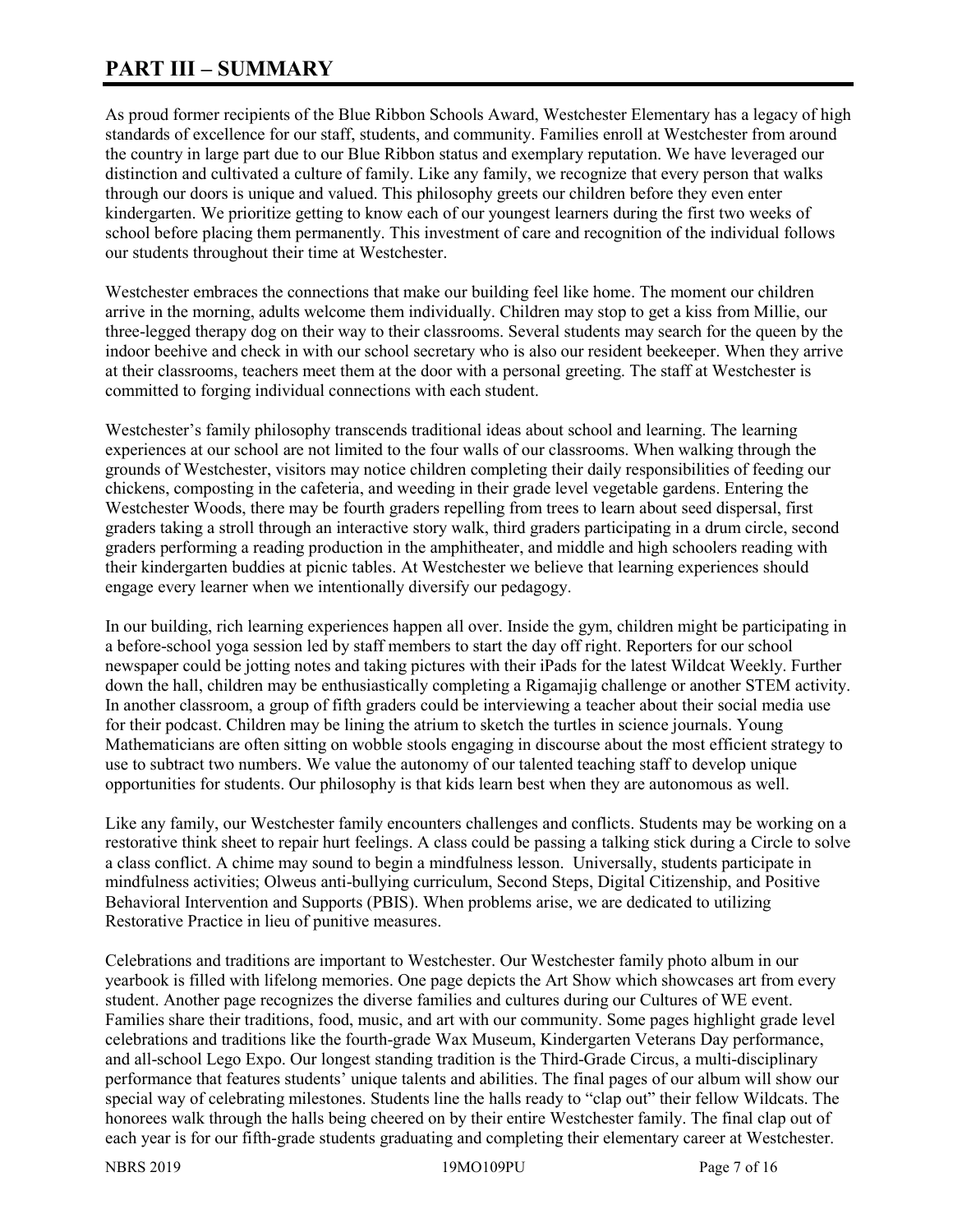Through our celebrations, we connect generations of students to the rich history of our school and our community.

It is a true honor to be nominated for the Blue Ribbon Schools Award for a second time. It validates the hard work and dedication of our staff and students on a daily basis. We would use this honor to continue to hone our exceptional and personalized culture and represent the values of public education in the state of Missouri. Our goal is to send the kids off to face anything in the world due to their high-quality education and the unwavering support of their Westchester family.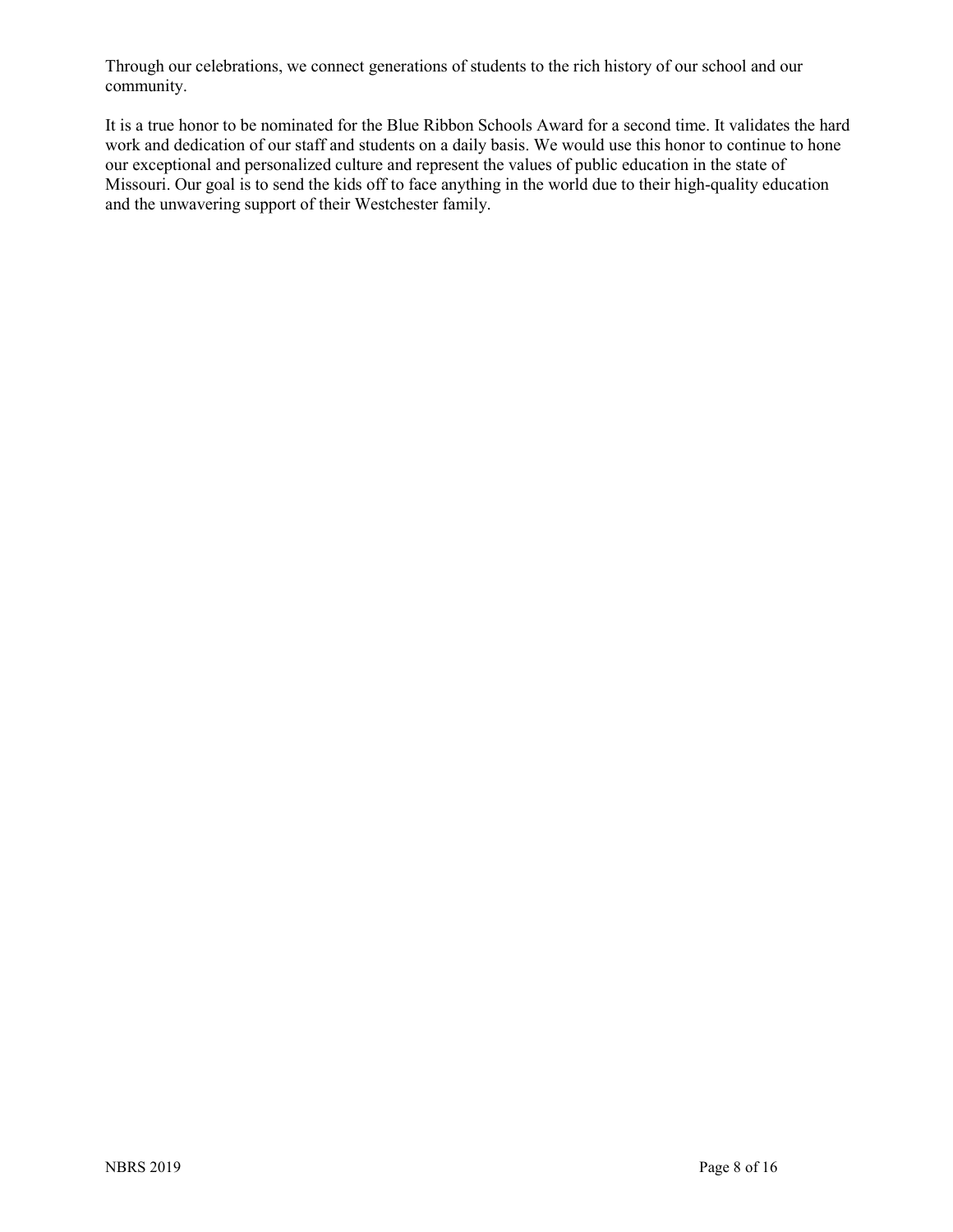# **1. Core Curriculum:**

# **1a. Reading/English language arts:**

Teachers implement high-quality core instruction using the Balanced Literacy Framework as the foundation for literacy. The balanced literacy framework provides teachers with the opportunity to differentiate through a variety of structures; read aloud with accountable talk, shared reading (k-2), reading, writing and phonics workshop, and shared and modeled interactive writing with accountable talk. Teachers utilize the workshop model when they first deliver a mini-lesson, followed by work time when students either work independently or with a teacher in a small group based on the specific needs of learners, or enjoy a 1:1 conference, and finally, closing with a debrief. Teachers deliver the mini lesson in a predictable structure which starts with a connection to previous work, explicitly stating the teaching point, an opportunity to engage in the new learning with peers and teacher support and ends with restating the teaching point.

A variety of assessments are used to determine student progress, strengths, and areas of need; universal screening, diagnostic, formative, and summative. A student's instructional reading level is determined using the Fountas and Pinnell Benchmark Assessment System and progress in attainment of the learning standards is gathered through the end of unit reading and writing common assessments. Teachers view assessment as an ongoing process and use the varying forms of data to inform whole group and small group instruction so that they can tailor lessons to meet the specific needs, learning styles, and strengths of the group as a whole as well as individual learners. Students are regularly brought into that process through self-assessment, goal setting, and tracking of goals.

Teachers are able to utilize the 1:1 iPads to personalize instruction and support the diverse needs of their students. Some ways in which teachers use technology to support their diverse learners are to record lessons and provide access to online libraries.

#### **1b. Mathematics:**

Westchester teachers strive to encourage all students to become proficient mathematicians by situating problem solving into real-world contexts and allowing strategy, comprehension, and fluency to develop through hands-on learning and collaboration. Teachers emphasize the Standards of Mathematical Practice in problem solving, communicating thinking, modeling, and using tools. Curriculum follows a balanced framework of setting a clear learning intention, and having time to problem solve, spiral review, and develop procedural and conceptual fluency. Teachers utilize the workshop model where they deliver a mini-lesson, followed by small group instruction and conferring, and close with a math congress or debrief.

Teachers' innovative instruction is showcased through their use of data driven lesson planning, multiple resources, and technology to help individualize student learning and increase engagement. The learning outcomes are aligned with Missouri Learning Standards and include essential questions, enduring understandings, and academic vocabulary. Students are assessed using common reporting standards on classroom assessments. Other assessment data is collected through our universal screenings during our benchmarking periods. This data includes early math skills, automaticity, process, conceptual understanding and application, as well as an adaptive measure individualized to each student. These assessments are used to identify students performing at, above, and below grade-level expectations and how-to tailor instruction to best support their needs.

#### **1c. Science:**

Westchester's science curriculum focuses on next generation skills through collaborative work, critical thinking, and problem solving gained from hands on experiences. Students work as engineers, coders, meteorologists, physicist and biologists. These roles are connected through the concepts of cause and effect, structure and function, systems and stability, patterns and change. Westchester scaffolds this learning from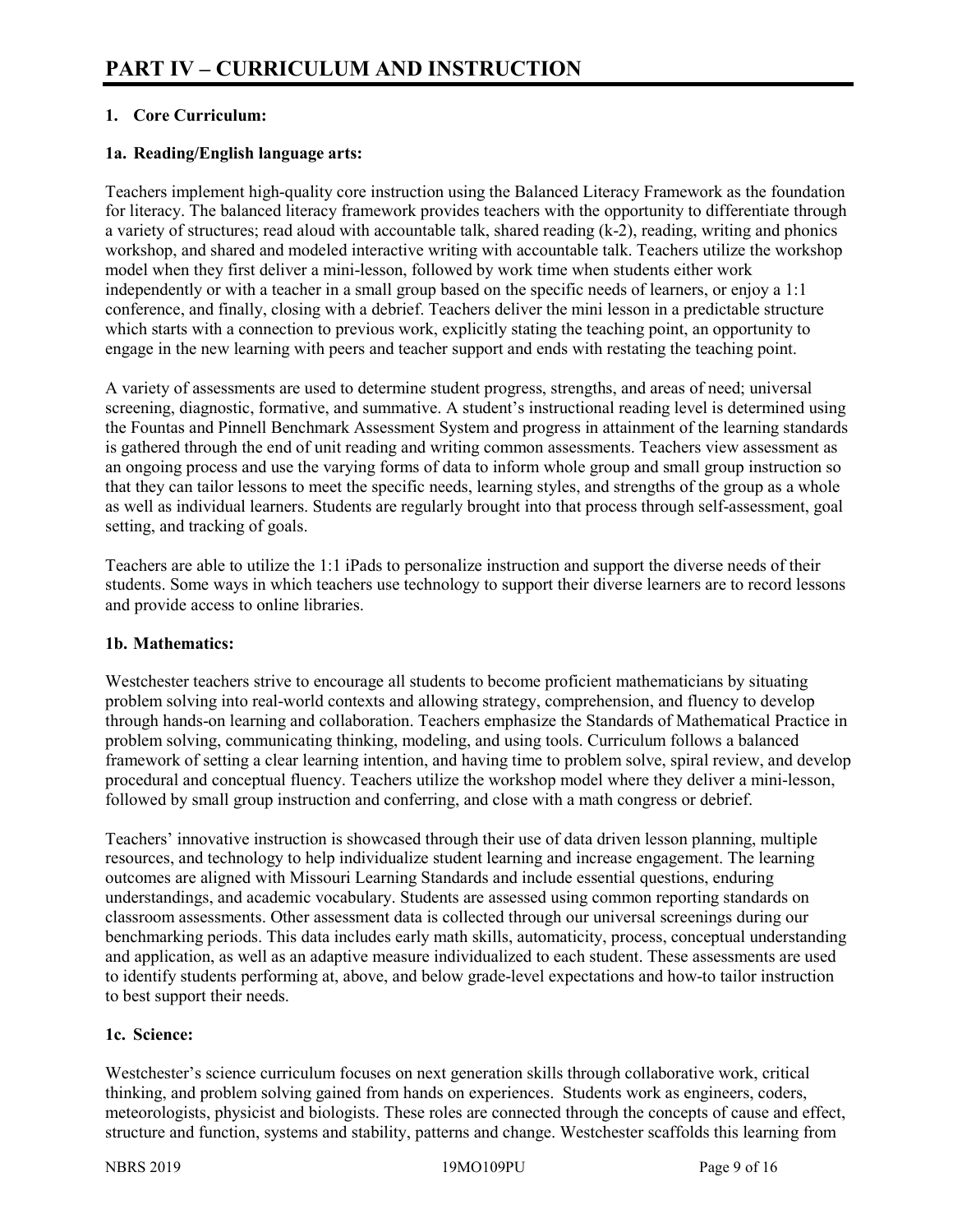kindergarten to fifth-grade. In kindergarten, students begin their understanding of engineering by building a sturdy beanstalk through a beginning design process. First-grade biologists blend their creativity with research-based knowledge in creating a three-dimensional model of their animal and its habitat. Physicists in second-grade investigate with insulators and conductors by insuring an ice pop remains solid for an extended period of time. Third-grade coders develop their understanding of computer science and the importance of coding in their daily lives. Science springs to life in fourth-grade as students explore high in the trees of the Westchester woods by learning the effects of pollination and seed dispersal. Fifth-grade students become computer science engineers and develop a design process that fabricates a robot with multiple functions. Westchester proudly collaborates with families to host Family STEM Night, an interactive evening allowing teachers and parents alike to showcase their talents and passions. Community professionals also demonstrate how learning in the classroom prepares students for next generation careers.

#### **1d. Social studies/history/civic learning and engagement**

Westchester's social studies curriculum is cyclical and hands-on. The curriculum encompasses a variety of concepts that include learning about community, history, culture, economics and geography. Additionally, each grade has one large experiential project in which students dive deeper into one topic. In kindergarten, our newest students explore what it means to be a member of different communities. First-grade celebrates, researches and shares their diverse family traditions. Second-grade entrepreneurs collaborate with peers to establish and run their own businesses in "Economics City". Informed third-grade citizens visit our state capital to learn more about the different parts of government. Fourth-grade historians participate in a historical-themed wax museum where members of the Westchester community learn more about their contributions. Our most senior wildcats apply the skills of citizenship, business and consumerism by participating in Junior Achievement's Biztown.

Throughout all social studies learning in all grade levels, Westchester strives to teach students respect for all cultures, backgrounds and abilities. Therefore, students have opportunities to share and participate in whole school events such as Cultures of Westchester and Black History Month. At Cultures of Westchester, families are encouraged to share their culture; through this unique event, students are able to develop an appreciation of the many cultures that make up one Westchester. Teachers collaborate with each other to develop age-appropriate activities around a different theme while focusing on Black History.

#### **1e. For secondary schools:**

# **1f. For schools that offer preschool for three- and four-year old students:**

# **2. Other Curriculum Areas:**

A large focus of Westchester is to develop the whole child. Students meet for 50 minutes daily for a fourday rotation schedule of art, music and physical education/health in addition to weekly classroom character education lessons.

Westchester artists experience a variety of art making processes such as: drawing, painting, printmaking, sculpture, elements of art and principles of design, different cultures and a variety of artists. Through these components of the art curriculum, artists connect core classroom concepts to their artwork. Math concepts such as shapes, forms, patterns, and symmetry are strongly connected throughout the art curriculum. Symmetry is utilized in a variety of ways from portraits in kindergarten, first and fourth grade to asymmetry in third and fifth grade. Artists engage in science through color mixing in varying degrees at all learning levels. In addition, they engage in clay construction and glazing and study the chemical reactions that occur with a clay project as well as the different stages of the clay material and the glaze as it changes from a liquid to a solid. Artists in fourth and fifth-grade connect their art and writing by using their iPads to compose a reflection about their art.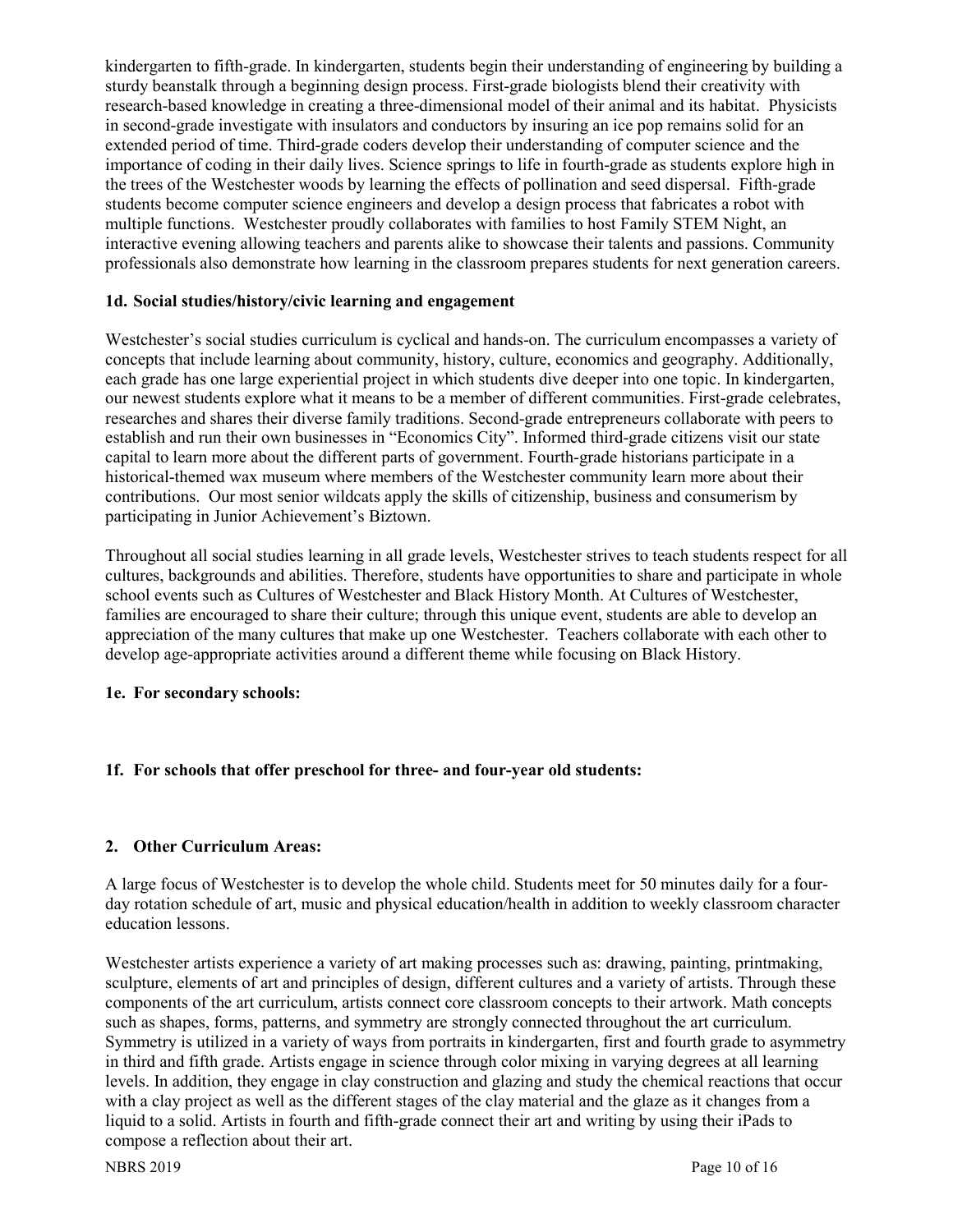Musicians develop skills in singing and playing instruments including a variety of percussion instruments, the recorder, and the ukulele. The music curriculum includes music literacy which teaches kids to read and write standard music notation. They also study rhythm, melody, and movement. Through the use of Will Schmid's World Music Drumming curriculum and Kirkwood music standards, students are able to experience music making with an emphasis on community building, teamwork, student leadership, and appreciation of diverse cultures. There is an optional before school choir for fourth and fifth grade students at Westchester, as well as, an optional instrumental music program for beginning band and orchestra students in fourth and fifth-grade. Students also develop partnerships and opportunities to learn from area experts through field trips and interactive experiences.

Students participate in 75 minutes of Physical Education (PE) and 25 minutes of Health. Our curriculum is a blend between the Missouri Learning Standards and the Kirkwood Mission Statement. We strive to educate the whole child through movement, skill-based learning, cross curricular lessons and health related fitness concepts. We teach the standards through creative activities and our own unique program. Each grade level participates in a variety of additional special events. This includes a low ropes course, bike rodeo, Third Grade Circus, Field Day, roller skating, Family Fitness Walk, Walkers Club, and other activities. These opportunities develop cooperation, social skills, joy, personal growth and wonder. The Health curriculum focuses on body systems, mental health and mindfulness, nutrition, and social-emotional health. Technology is in the forefront of our health curriculum with the use of the student iPads and interactive apps. The PE and Health teachers provide opportunities for inclusion for all students of all abilities, making PE and Health a life-long value.

The library program invites all students to begin the journey of becoming lifelong readers and information seekers. Classes visit the library at least once a week for read alouds, informational skills lessons, and to check out books. They discover authors, genres, and books that help them learn and also help them to love reading. In order to become future-ready learners, students attain research skills that will help them throughout their lives. Technology plays a significant role in the library. Students use their iPads to search the catalog, access and read ebooks, and do research on online databases. Students share with our school community by creating videos that are shown on our weekly announcements, "What's Up, Westchester." This video is a communication method for the whole school to learn about what is happening in and around Westchester. Throughout the school year, the library hosts several all-school activities that promote literacy. Multiple authors visit Westchester to share the process of creating books.

We believe that character education is something that should be explicitly taught. Students receive monthly counseling lessons with our school counselor. The lessons focus on a variety of topics such as, inclusion, relationship building, empathy, digital citizenship, and problem-solving. Additionally, teachers utilize Second Steps and The Olweus Bullying Prevention Program to promote social and emotional well-being amongst all students.

# **3. Special Populations:**

Westchester students are carefully monitored throughout their school career, as early as pre-K, with screening tools to aid in our identification process. Using the FASTbridge Assessment Suite, universal screeners are given three times per school year in reading and math. Additionally, students are screened using SAEBERS twice per year to monitor their social-emotional-behavioral needs. Once data is collected our Core ASSIST team (principal, assistant principal, school counselor, school psychologist, gifted specialist, and reading/math/behavior specialists) analyze current and historical performance plus each student's rate of growth. Access to this data determines professional development needs, effectiveness of interventions, fidelity of interventions, and behavior incidents and behavior plans as part of PBIS. Following the CORE Team meeting, teachers meet along with the CORE Team to determine levels of support for students performing both above and below grade-level expectations. Multiple pieces of data are reviewed to gain a complete picture of the learner.

NBRS 2019 Page 11 of 16 Teachers' high-quality core instruction has a great impact on student success, so our master schedule has protected blocks of time for literacy and math instruction, as well as intervention. During the intervention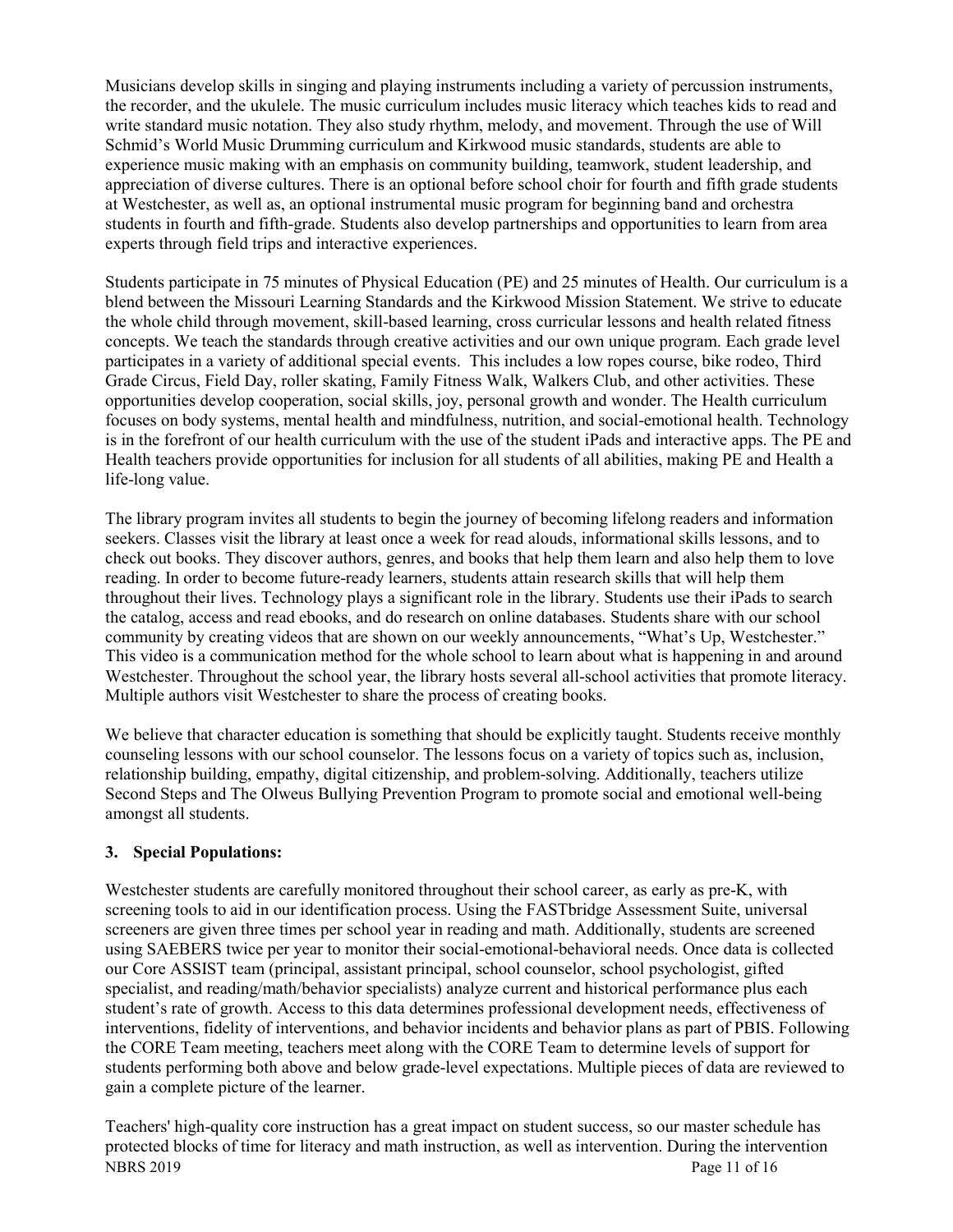block, special education teachers (Special School District) pull students with a diagnosed disabilities, the district specialists pull students requiring intensive, targeted instruction (tier 3), while the classroom teacher delivers supplementary small group instruction (tier 2). Evidence-based or research-based programs are used to deliver instruction. Any student receiving a tiered intervention is progress monitored, with more intensive interventions monitored weekly and supplementary interventions bi-weekly. Progress monitoring data is accessible to teachers and this data is shared with families quarterly. We value the home-school connection and we understand the important role families play in a child's education. Communication begins with the teacher informing the family that their child has been identified through the screening process as needing additional support. Specialists join the classroom teacher for conferences. Parents are given a description of the intervention including the skill focus area, frequency, duration, and progress monitoring goal. Families are also kept abreast of skills and strategies and are given opportunities to continue this work at home.

Our district has developed a multi-step process to identify children who are gifted and talented. This process includes classroom and small group performance observations, formal and informal assessments and an IQ assessment. Once they qualify for our gifted program REACH (Responsive Educational Advocacy for Children of High Potential), we have a Multi-Tiered System of Support, including support from a gifted specialist both in, and out of, the regular education classroom. Additionally, students in grades two through five are eligible for whole grade acceleration in math where there is an established protocol in accordance with state standards. There are numerous opportunities for students to show their capability and advanced readiness.

Students showing social-emotional-behavioral needs via the SAEBERS screener also receive interventions such as Check In-Check Out, Meaningful Work, Fifth Grade Mentors, time with our therapy dog Millie, and/or counseling sessions with our school counselor or educational support counselor. In addition to the universal screenings, teachers can problem solve with our SEB team at our bi-weekly Social-Emotional-Behavior meetings.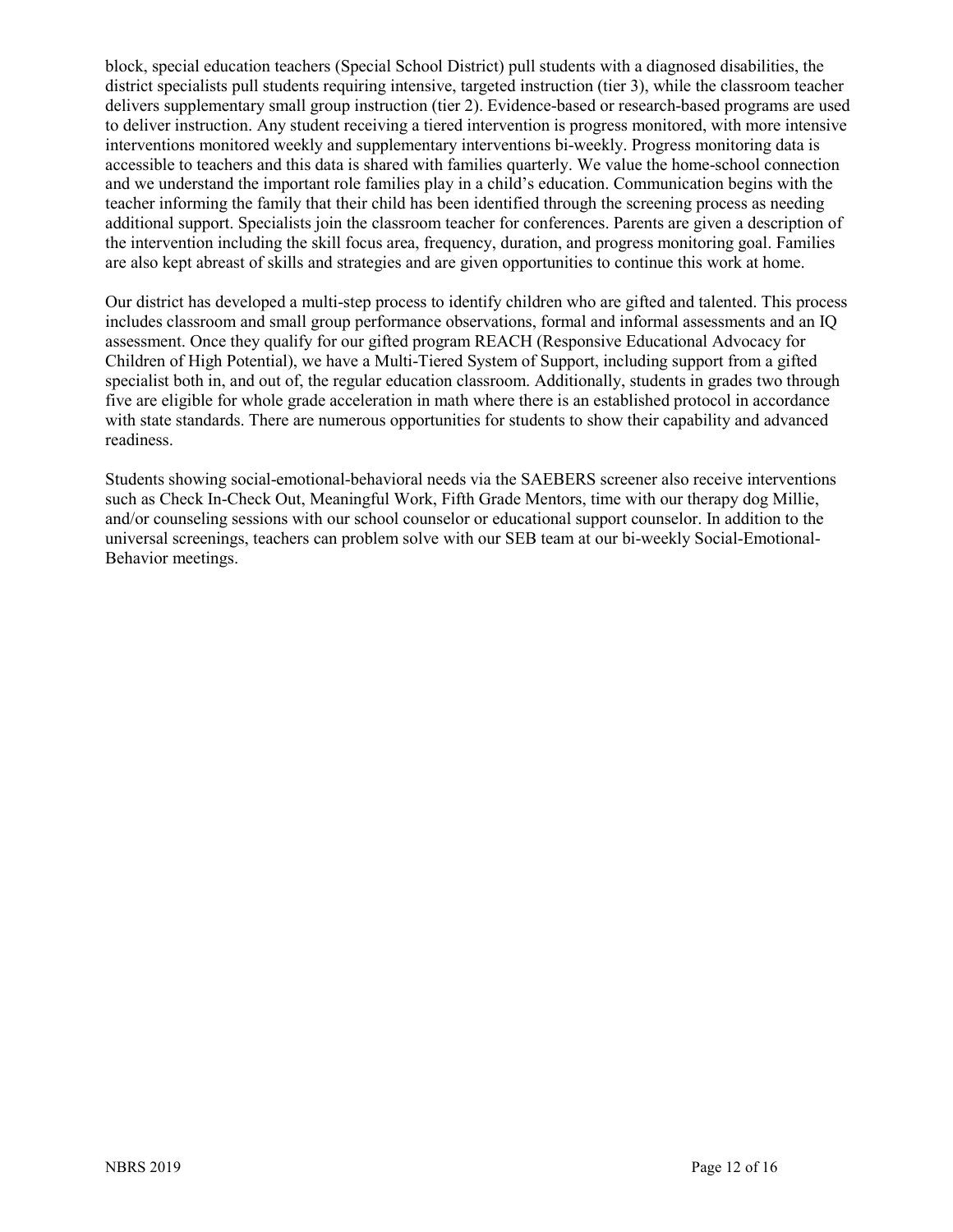### **1. School Climate/Culture:**

Each school has its own culture that is unique to the ideals of the community, expectations of the parents, and reflections of the interests of the students. Westchester families value the reputation of their school and expect similar experiences throughout the years for their children. Perhaps the most highly anticipated event is the Third-Grade Circus. The third-grade students perform an annual Circus show highlighting student art work, musical talents, physical skills and individual talents for the past twenty years. Members from all over the community pack the house for the three performances in February. The grade-level teachers including the art, physical education and music teachers collaborate with students to create acts based on showcasing individual students' skills.

The teachers truly value student choice at Westchester. Students have the freedom to choose where they sit in a classroom whether it be on the floor, a bouncy stool or in a bag chair. Most of the extra-curricular activities offered to students have been born out of a group of students showing an interest and staff members facilitating that growth. One of the prime examples of this is our Chess program which has ballooned to over one-hundred students attending each week to learn new strategies to problem solve and for friendly competition. Assemblies at Westchester are student led. Our Student Ambassadors plan, create, and execute two assemblies annually to establish the 4 Be's of our Positive Behavior Intervention Support (PBIS) program as well as an assembly on abilities awareness. Students develop content, sketch out the skits and create backgrounds for the performance. The entire student body views the performance. Student choose the manner in which the message is delivered.

Recently, students and staff have shown an interest in mindfulness and wellness. Westchester offers yoga to students before school each week and teachers have the opportunity one afternoon. In partnering with our Parent Teacher Organization (PTO), we have had a community member visit classrooms presenting information to all students about mindfulness, deep breathing exercises and positive avenues to pursue that promote a healthy lifestyle. Since its inception we have witnessed students using mindfulness techniques to help others deescalate or regulate their behaviors. Westchester is a unique place that fosters the interests of each child and shares them as a family.

#### **2. Engaging Families and Community:**

Five years ago, our Westchester community began a journey to understand and promote outdoor education. Westchester is fortunate enough to have three acres of wooded area behind our building, which includes a low ropes course and trails. As our community project began, the area was inundated with over-grown plant species and contained very little wildlife, so we decided to participate in the Missouri Green Schools Quest to make the space more appealing. We partnered with the Missouri Department of Education to design and execute a BioBlitz. Our students and staff discovered several invasive species of plants and vines that had taken over much of our Westchester Woods. The students determined a need to remove these invasive plants, and so a collaboration with Westchester families began.

Over the next two years, Westchester students and their families helped to clear an acre of the woods, virtually eliminating the regrowth of invasive plants. During the next school year, our Parent-Teacher Organization (PTO) became dedicated to providing even more improvements to our Westchester Woods. The PTO conducted a paddle raise at our annual trivia night, which raised \$15,000 in minutes. That money was used to purchase and build several additions in our woods, which included an amphitheater, a Naturescape learning area, seating, a new ropes course element along with the plants to create a monarch waystation and rain garden.

In addition, parent volunteers renovated an under-utilized shed to create a chicken coop nearby. We used some of the money generated from the PTO to purchase chicken eggs. The entire school watched each day until the chickens finally hatched. The chickens eventually graduated to the coop and now lay eggs each day. The chickens have satisfied two community needs: eggs that are traded for a donation to maintain the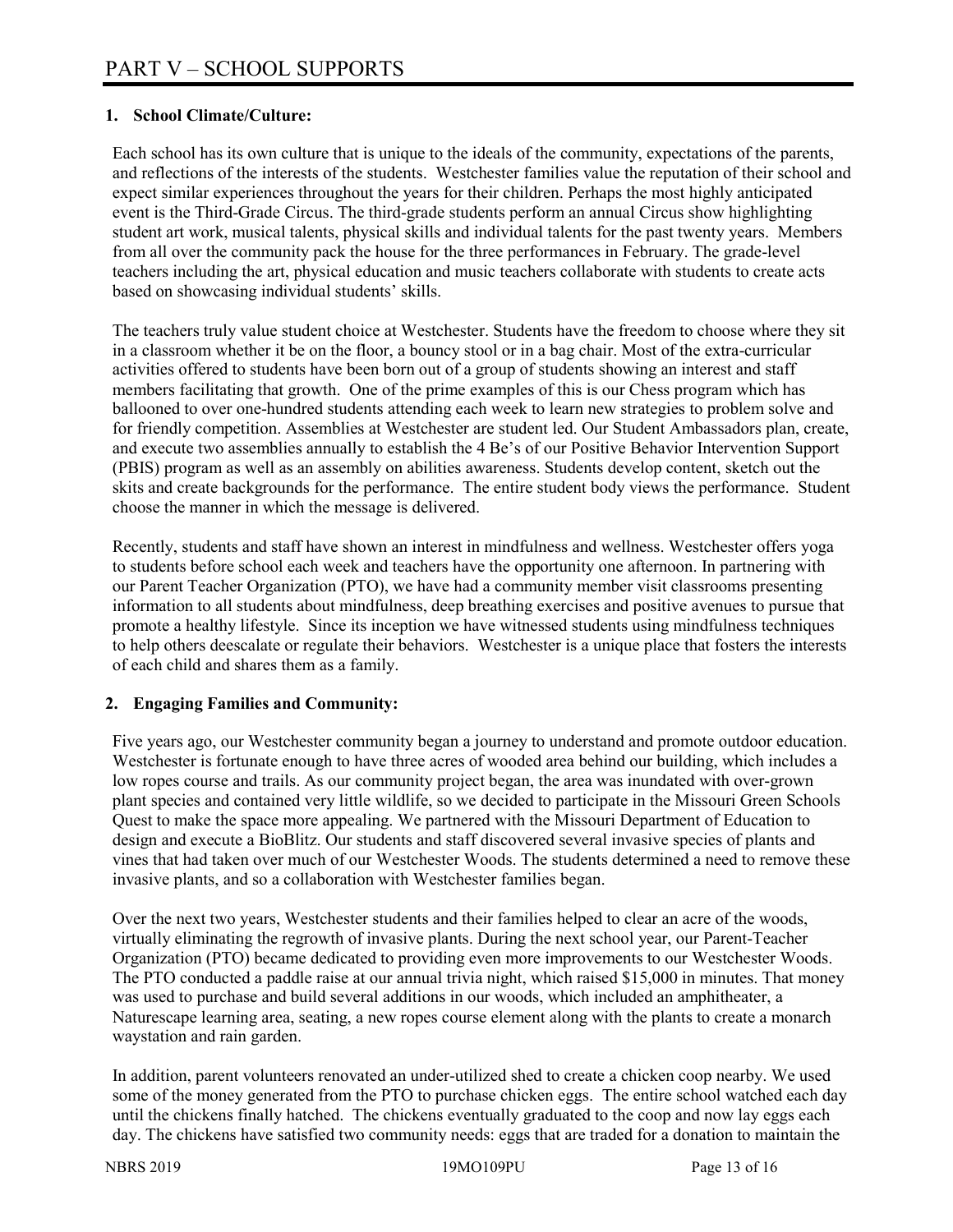coop and a calming place for students to visit that are unregulated emotionally. Our Scout programs have built birdhouses, bug boxes, and a book walk along the trails, and an Eagle Scout installed solar panels and a battery generator in our chicken coop, while parent volunteers and Green Team students have planted and maintained vegetable, native, and sensory gardens.

This year, Westchester will have a two-day event partnering with the Saint Louis Zoo and a local goat farmer. On the first day, all students will have the opportunity to participate in activities designed by Zoo educators pertaining to sustainability and discovering a love of nature. On the second day, students, staff, and parent volunteers, along with Zoo educators, will host a similar experience for the greater community. On both days, the goat farmer will educate guests on how goats can be a great resource in removing invasive plants in a natural, sustainable, and earth-friendly way.

Through careful planning, connecting community resources and a ton of hard work, it has been beautiful to watch the ideas of a few students to clean up the woods turn into a galvanizing community sustainability project that is multi-functional in providing a space for the community while giving the school real-world learning opportunities in our backyard.

#### **3. Professional Development:**

Westchester Elementary is a unique community that believes in educating the whole child. Our staff believes that classrooms can stretch outside the brick and mortar building. We have created spaces and designed professional development to support our teachers and students. Most teachers have researched, planned, and selected items in their classrooms that are more flexible for students. We have encouraged classroom spaces to be less rigid and more fluid or comfortable for students. This has led to higher engagement during whole group and small group learning. Our commitment to educating the whole child and building capacity within our staff, has resulted in a dedicated professional development fund generously provided by our Parent-Teacher Organization (PTO). This fund has allowed teachers and administration to seek professional development outside of the district that is content area specific and truly beneficial to the individual.

Using these funds, our staff has attended mindfulness and well-being workshops, visited local Blue Ribbon schools, attended an annual physical education conference, and a team of eight staff members attended the Restorative Practices Academy.

Outdoor Education has been a mainstay at Westchester for the past couple of years with it even being outlined in our school improvement plan. In the past we have utilized instructional funds from our building budget to send two staff members to the American Wilderness Leadership School (AWLS). This school developed teachers in combining outdoor education and science standards. When they returned, they shared their learning with staff, as well as provided staff with concrete examples of ways to utilize nature in all grade levels. This year, our staff participated in a building-based professional development workshop provided by the Saint Louis Zoo. This workshop taught and encouraged staff from all content areas and grade levels to utilize nature in areas outside of science in preparation for a school-wide event occurring in May 2019.

To support teachers during typical professional development in our building and district, we have concentrated on targeted professional development in the areas of equity and diversity. Through small group book club discussions, and one dedicated full day professional development in this area, Westchester has seen an increase in putting into practice the principles of Positive Behavior Intervention Support (PBIS). The Restorative Academy attendees have shared the reasoning behind this approach to working with students and have supported colleagues in "in the moment" situations where a restorative approach would benefit all involved. These conversations have led to stronger bonds with our students while building empathy among all. Westchester has seen a dramatic decline in office discipline referrals, and an increase in community building circles and conversations around behavior.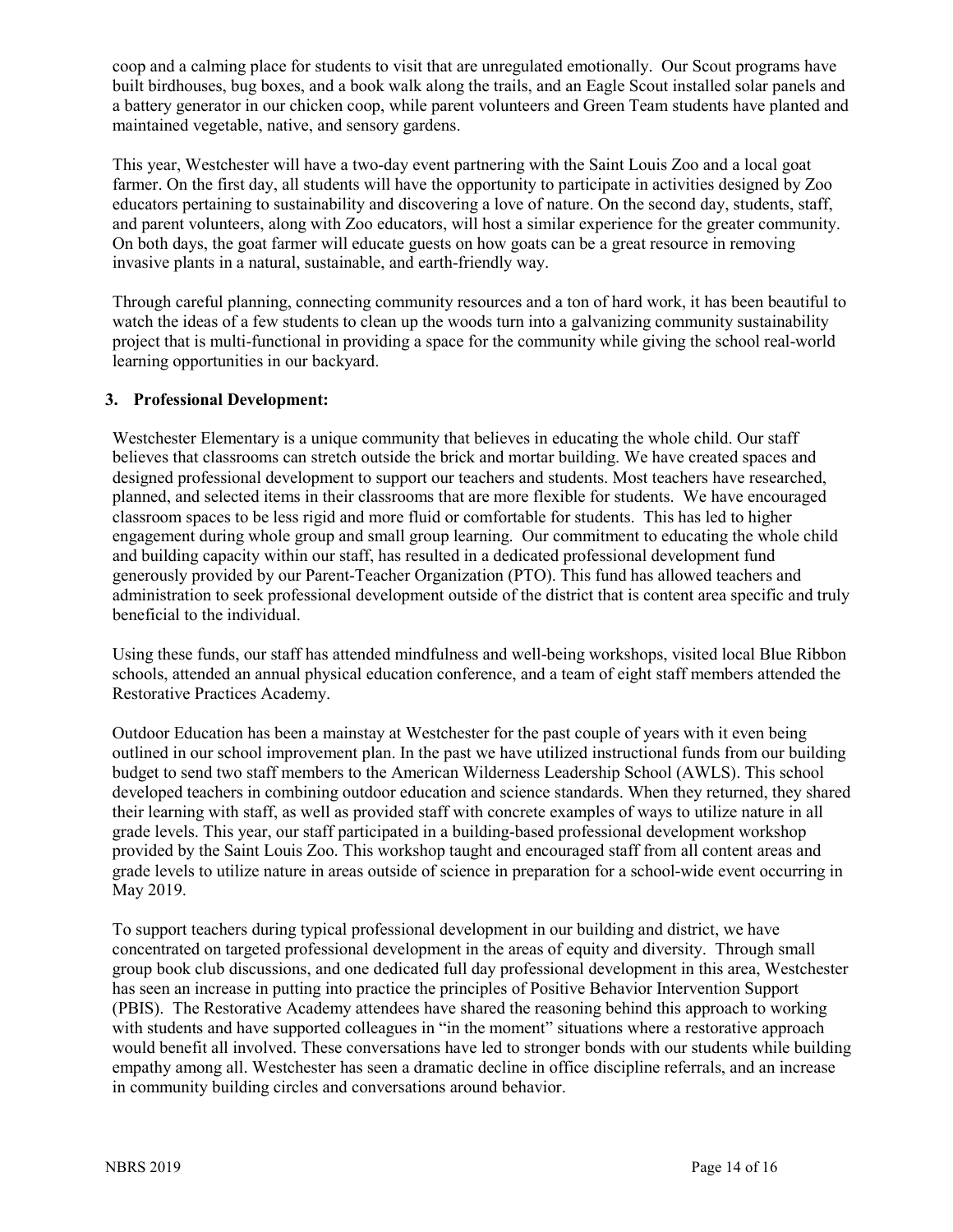#### **4. School Leadership:**

The leadership philosophy will always aim to do whatever it takes to ensure all students are prepared for success-now and in their futures. The leaders of Westchester hold true to these core tenants: promote and model ethical values, providing our school community with a safe and caring environment, providing meaningful and challenging academic experiences for all students, honoring our differences while engaging all stakeholders in a shared responsibility for learning.

Westchester is also proud of its relationship with our Parent Teacher Organization Executive Board meeting each month to collaborate around methods to support school programs and initiatives. Through this close-knit partnership, we developed a program where the PTO funded individual opportunities for all the members of the teaching staff to choose the professional development opportunity of their choice. Teachers took full advantage of this learning opportunity by visiting other Blue Ribbon Schools in the area, diving into best practices for Restorative Justice, and gaining new information on how to provide for the social-emotional well-being of our students and staff members.

Another key leadership decision making process that is vital to the academic, behavioral and social emotional status of our students is the CORE benchmarking meetings attended by the school psychologist, school counselor, social-emotional specialist, mathematics specialist, reading specialist, gifted teacher, assistant principal and principal Our CORE Team meets to discuss benchmarking data in our Multi-Tiered Systems of Support (MTSS) reviewing the impact of Positive Behavior Intervention Systems (PBIS) math, reading, and social emotional areas. We use a protocol to discuss trends in data, develop specific interventions in response to the findings and match students with research-based solutions to improve the level of success. Our teachers are vital to carrying out the day-to-day implementation of these plans, so we meet with each grade level team to discuss their observations, anecdotal notes, and most recent evidence to tailor a plan for the individual students.

Through both the PTO Executive Board and the MTSS process we engage stakeholders at many levels to best determine individual roadmaps for student success and shared responsibility. At Westchester, we believe that this collective efficacy, the selfless ability to talk about our students, and knowing that our focus on learning will provide the greatest opportunity for our students to be prepared for success-now and in their future.